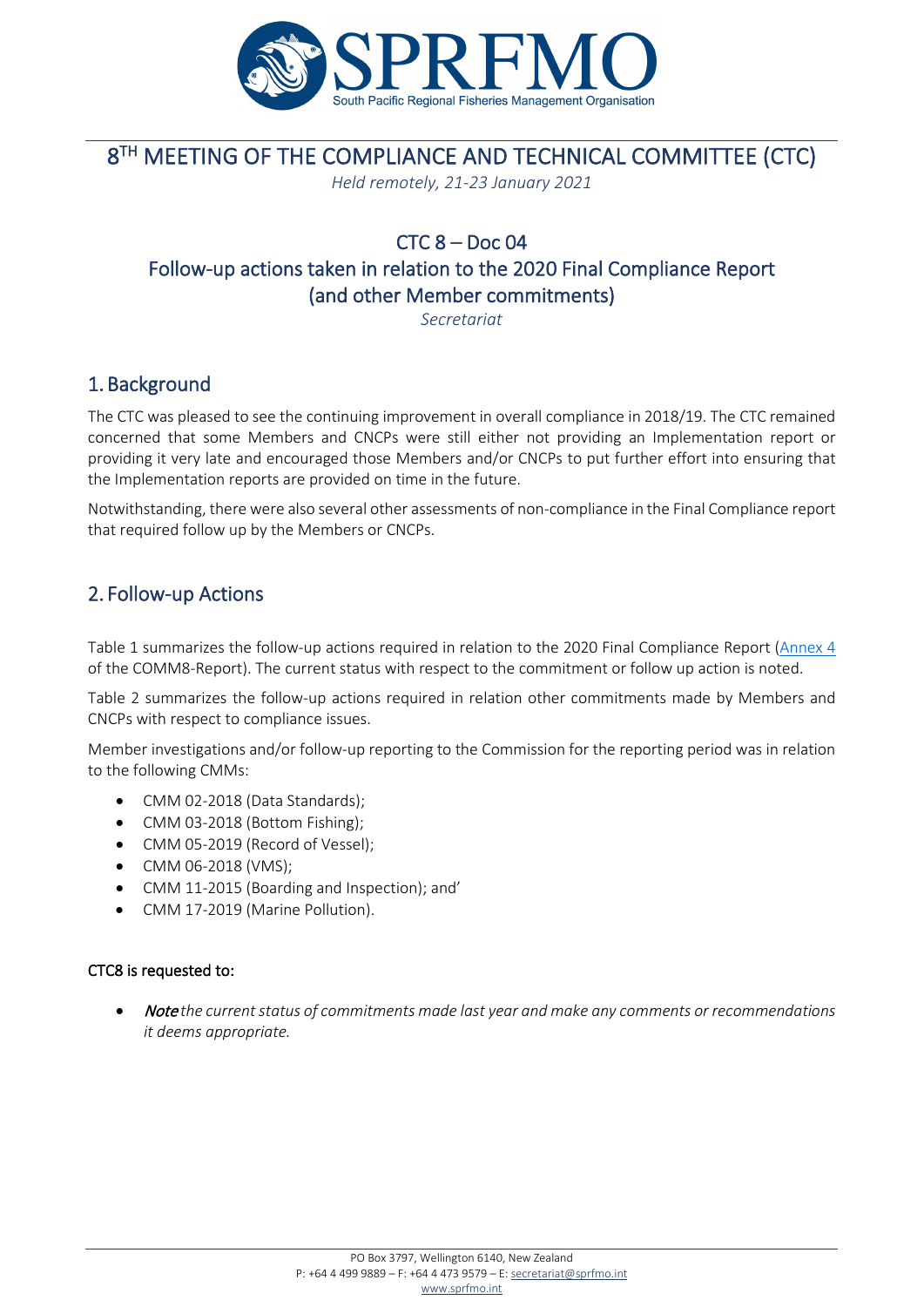

### Table 1: Status of Follow Up Actions identified in the 2020 Final Compliance report

| Member/<br><b>CNCP</b> | Compliance<br>Action plan<br>for:           | Compliance Issue                                                                                                                                                                                                                                                                                                                                                 | 2019 Compliance Status                                                                                                               | <b>Current Status</b>                                                                      |
|------------------------|---------------------------------------------|------------------------------------------------------------------------------------------------------------------------------------------------------------------------------------------------------------------------------------------------------------------------------------------------------------------------------------------------------------------|--------------------------------------------------------------------------------------------------------------------------------------|--------------------------------------------------------------------------------------------|
| Cook Islands           | CMM 17-2019<br>(Marine<br>Pollution)        | The Cook Islands SC report indicated that fishing gear<br>was both lost and retrieved during the exploratory<br>fishing. However, the details contained in subparagraph<br>1e had not been transmitted to the Secretariat and the<br>Secretariat was only informed about the lost gear<br>through Cook Islands' Implementation report.                           | Non-Compliant.<br>Noting information will be supplied<br>during this meeting (2019)                                                  | Issue resolved.<br>No ALDFG reporting issues in 2019/20.                                   |
| Ecuador                | CMM 05-2019<br>(Record of<br>Vessels)       | 1. Ecuador's implementation report for 2018/19 did not<br>describe how Ecuador considers vessel and owner<br>compliance history (paragraph 2).<br>2. The same report indicated that Ecuador does not<br>maintain its own register of vessels for the SPRFMO Area<br>(paragraph 4)                                                                                | 1) Non-compliant, pending submission<br>of Implementation report<br>2) Non-compliant, pending submission<br>of Implementation report | Implementation report for 2018/19<br>was<br>received by the Secretariat.                   |
|                        | CMM 06-2018<br>(VMS)                        | Ecuador has not provided the required details [Para<br>17/18] in their implementation report.                                                                                                                                                                                                                                                                    | Non-compliant, Ecuador needs to<br>submit Implementation report as soon<br>as possible                                               | Implementation report for 2018/19<br>was<br>received by the Secretariat.                   |
|                        | CMM 11-2015<br>(Boarding and<br>Inspection) | Ecuador has not designated an appropriate authority to<br>receive Boarding and Inspection notifications as described<br>in Article 21.4 of the 1995 Agreement. Ecuador's<br>implementation report also indicates that Ecuador has<br>not ensured that vessel masters comply with stipulations<br>(a) through to (f) under Article 22.3 of the 1995<br>Agreement. | Non-Compliant, Ecuador needs to<br>designate an appropriate authority<br>and ensure that masters comply                              | A "Point of Contact" for Ecuador has been<br>received and is posted on the SPRFMO website. |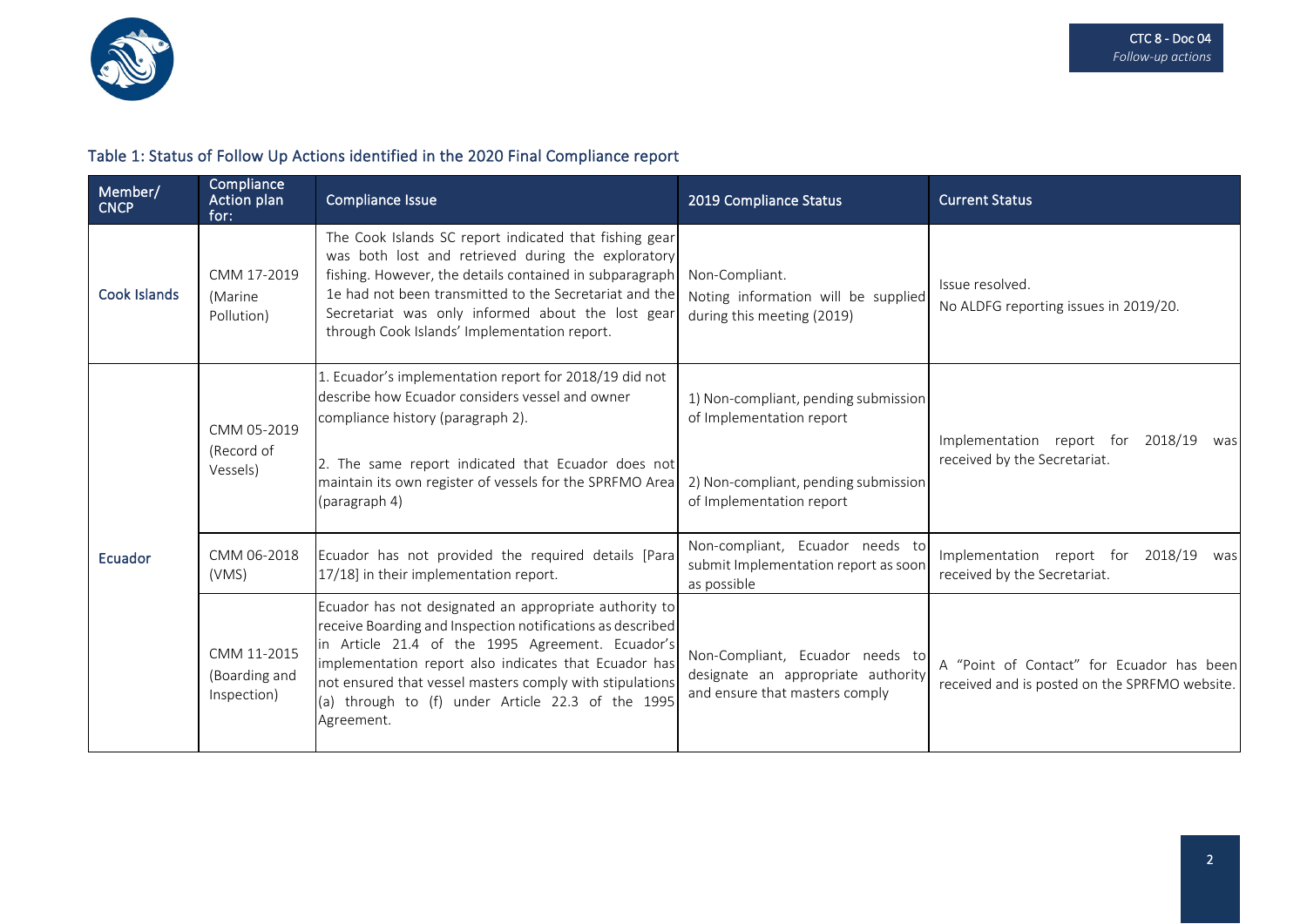

| Member/<br><b>CNCP</b> | Compliance<br>Action plan<br>for:     | Compliance Issue                                                                                                                                                                                                                                                                                                                                                   | 2019 Compliance Status                                                                                                                                                                                                     | <b>Current Status</b>                                                                                                                                                                                                                                                                                                                                                                                                                                                                                                                                                                                                                                                                                                                                                                                                                                                     |
|------------------------|---------------------------------------|--------------------------------------------------------------------------------------------------------------------------------------------------------------------------------------------------------------------------------------------------------------------------------------------------------------------------------------------------------------------|----------------------------------------------------------------------------------------------------------------------------------------------------------------------------------------------------------------------------|---------------------------------------------------------------------------------------------------------------------------------------------------------------------------------------------------------------------------------------------------------------------------------------------------------------------------------------------------------------------------------------------------------------------------------------------------------------------------------------------------------------------------------------------------------------------------------------------------------------------------------------------------------------------------------------------------------------------------------------------------------------------------------------------------------------------------------------------------------------------------|
| Panama                 | CMM 05-2019<br>(Record of<br>Vessels) | 1. Failed to notify of 2 flag changes (rendering<br>authorisations invalid) within 3 days of the change (late 20<br>and 122 days).<br>2. PANAMA updated over 90 vessels during the 2018/19<br>period, but for 10 vessels the updated authorisation<br>details were submitted to the Secretariat more than 15<br>days after the new authorizations had been issued. | 1) Non-compliant, with submission of<br>Compliance Action Plan to address<br>administrative failures<br>2) Non-compliant, with submission of<br>Compliance Action Plan to address<br>administrative failures               | Update provided with the CMS report:<br>Panama as CNCP took and expressed to the<br>Commission the measures taken to ensure the<br>improvement over record of fishing vessels<br>flying our flag and that were authorised to fish<br>in the Convention Area for 2019-2020 period.<br>In accordance with Paragraph 8; Panama is in<br>the process to solve all possible actions about<br>the withdrawal of vessels in cooperation with<br>the Panama Maritime Authority (PMA), entity<br>responsible to register or delete vessels in the<br>Republic of Panama as Flag State. In this sense,<br>we have increased the coordination between<br>both Authorities, in order to reduce the time to<br>remove vessels from the list of authorized<br>vessels of the RFMOs, now we are receiving a<br>weekly report from PMA which means that this<br>issue has been corrected. |
| Peru                   | CMM 02-2018<br>(Data<br>Standards)    | Peru has not provided the required templates detailing<br>the Jigging activities that occurred inside the SPRFMO<br>area (affects 2014-2018).                                                                                                                                                                                                                      | Non-compliant.<br>Peru commits to undertaking a<br>training<br>programme<br>covering<br>regulations and safety within 6<br>months. Peru also will communicate<br>the progress of this programme back<br>to the Commission. | Virtual Training on the CMMs was held on<br>25/09/20, for artisanal fishermen representing 3<br>Fishing Cooperatives in the northern zone of<br>Peru. The event was recorded and is available on<br>the Ministry website.<br>Goal: Publicizing the obligations, conditions, and<br>requirements that SPRFMO establishes for<br>those fishing vessels that wish to operate within<br>its scope of application. (Correspondence was<br>circulated 21/12/20 via G165-2020)                                                                                                                                                                                                                                                                                                                                                                                                   |